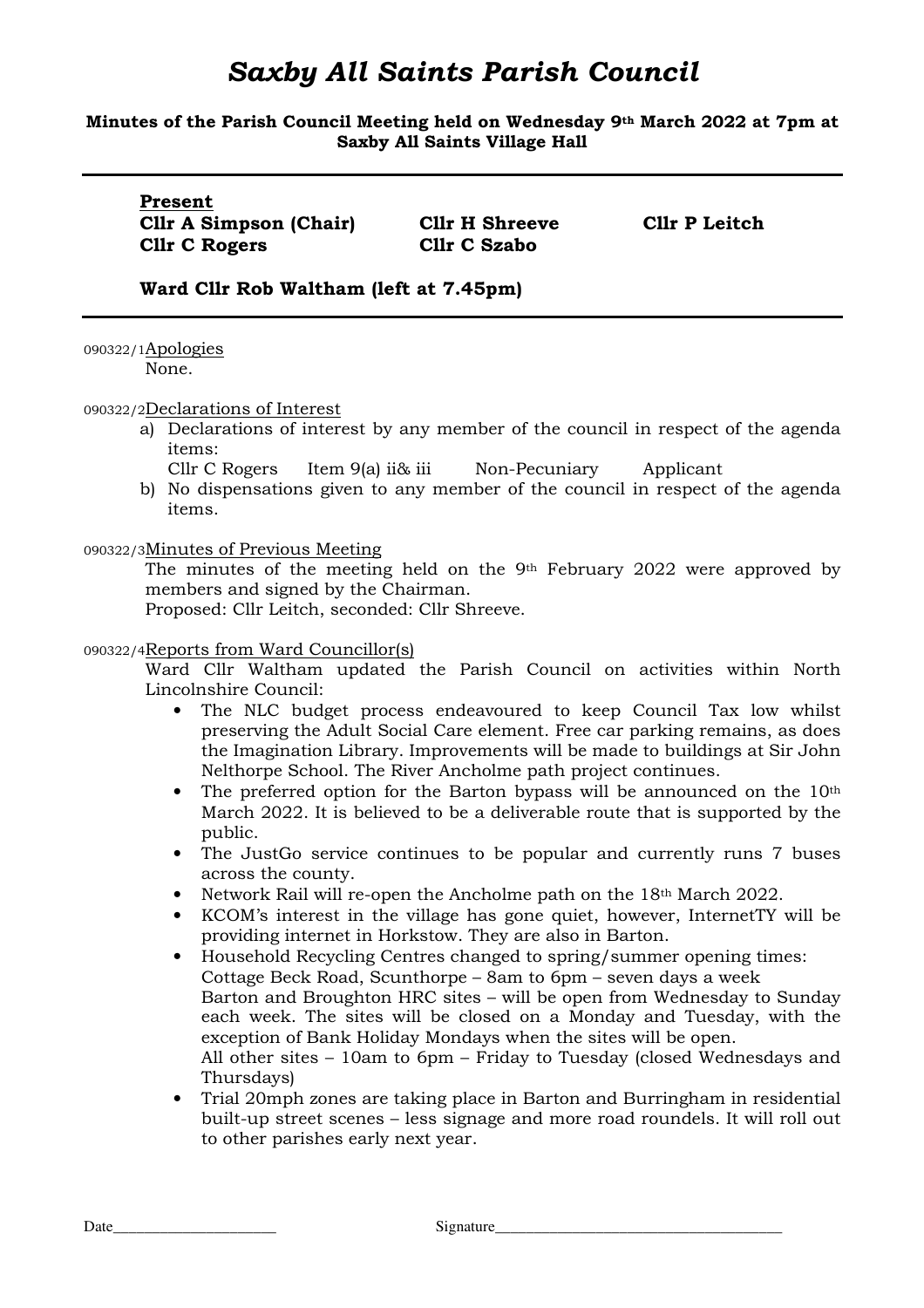- It was noted that the speed signs outside South Ferriby School do not keep in sync with the changing of the clocks.
- Cllr Szabo advised that 3 street signs were promised 6 months ago and they have not been installed.
- Appleby Conservation Verges £500 fine via enforcement. How would Saxby apply? In Saxby, builders are the worst culprits for leaving their materials on the verges. Alternatives include wooden posts, which make grass-cutting more difficult and more police involvement.
- On the other side of Horkstow Bridge, an area of conservation interest has had its trees smashed with an excavator for unknown reasons. It may have been done with the EA's permission. Cllr Waltham will speak with the council's ecologist.

## 090322/5Highways/Footpaths/Public Right of Way

- a) Updates on the following and action resolved:
	- New village name sign waiting for replacement bollards.
		- Maintenance of bus shelters require painting.
		- Seating/bench provision Cllr Simpson will liaise with Ongo.
		- Low Villages Community Speed Watch another training session needs to be advertised with 5 more volunteers required. Cllr Shreeve advised that she had taken part in one session recently and it was not too busy. Another session is due on the 29th March. 2-3 sessions per month are required or else the equipment has to be relinquished.
		- Dog bag dispensers  $-$  there is a space at the top of the post and the dispenser would cost £79. It was noted that NLC are keen to have multipurpose bins.
		- Dog fouling it was agreed that the Clerk purchase stencils and paints at a cost of approximately £46.00.
		- Saxby Mill Lane and Danns Hill road surface condition work has been completed on Danns Hill which is now level.
- b) Notification of other issues NLC have been notified of the poor condition of the stiles and the PC is awaiting an update.

### 090322/6Open Space Management

Action resolved:

a) 2022 grass and PROW cutting contract – Sissons Gardening Services have increased their rates by a nominal amount. A site meeting has been arranged for the 11 March 2022 to confirm the contract specification. It was agreed to appoint Sissons for 2022.

Proposed: Cllr Szabo, seconded: Cllr Leitch.

- b) Spring in Bloom 2022 the PC was successful in securing  $£174.00$  of funding from NLC.
- c) Best Kept Village 2022 it was resolved to not enter.
- d) 2021 NLC Grass-cutting funding it was resolved that the £1036 surplus will be used for a community party with food and drink.

### 090322/7Asset Management

Inspection dates 2022-2023:

June – Cllrs Leitch and Shreeve, October – Cllrs Barton and Szabo and February – Cllrs Rogers and Simpson.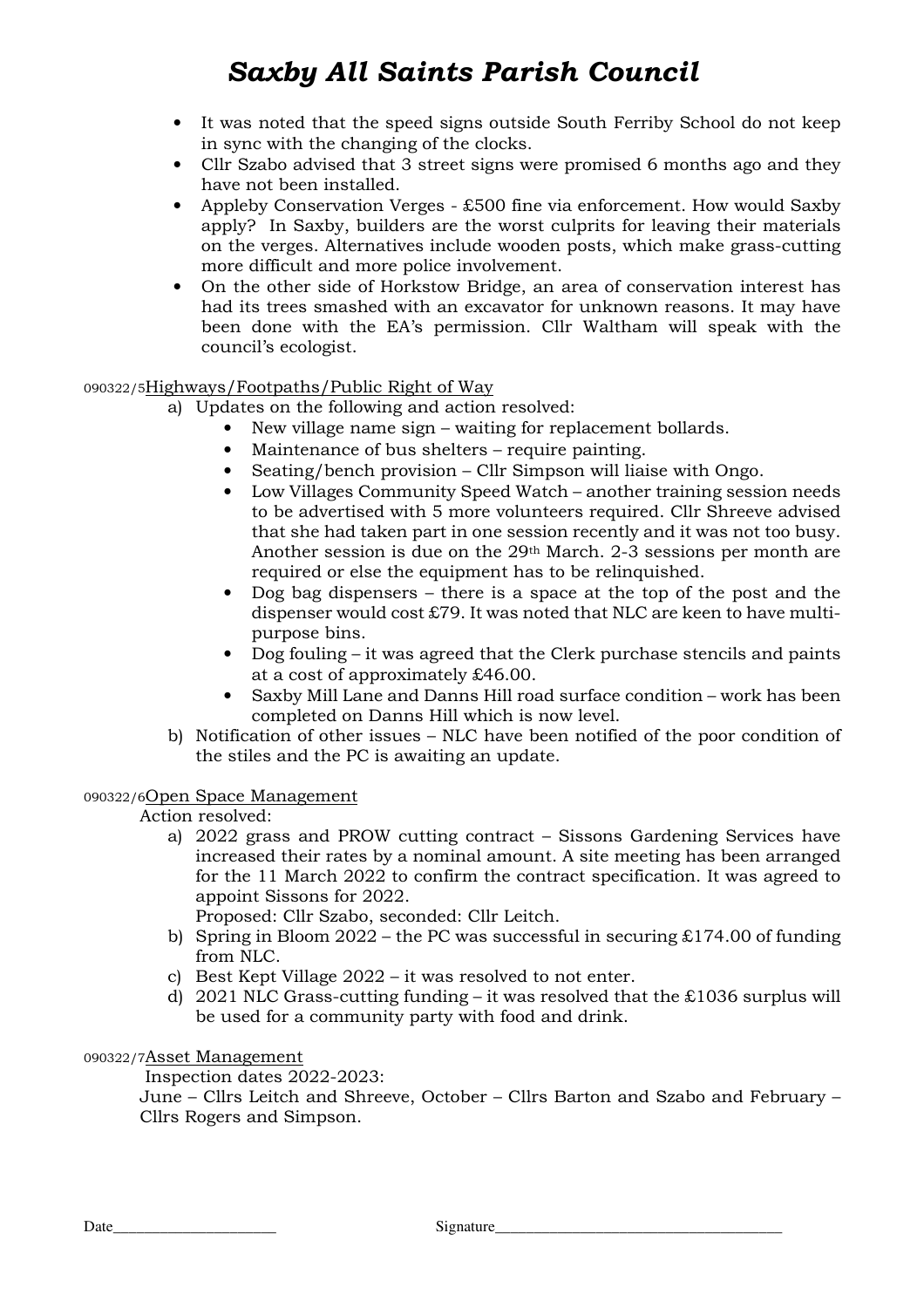### 090322/8NLC Exploring Opportunities for Devolution Awaiting update/advice from NLC.

### 090322/9Planning

| a) | Applications made to North Lincolnshire Council and resolve a comment: |                              |                                                                                                                                                                                                                   |  |  |
|----|------------------------------------------------------------------------|------------------------------|-------------------------------------------------------------------------------------------------------------------------------------------------------------------------------------------------------------------|--|--|
|    | 1 <sub>1</sub>                                                         | Application No:<br>Proposal: | PA/2022/160<br>Planning application to vary conditions 2, 5, 7 and<br>10 and remove conditions 4, 6, 11 and 12 of                                                                                                 |  |  |
|    |                                                                        | Site Location:               | PA/2020/203 to allow for design changes<br>4 Hillside Cottage, Saxby Hill, Saxby All Saints,<br><b>DN20 0QL</b>                                                                                                   |  |  |
|    |                                                                        | Applicant:                   | Mr Peter O'Reilly                                                                                                                                                                                                 |  |  |
|    |                                                                        | DECISION:                    | No comment or objection.                                                                                                                                                                                          |  |  |
|    | ii.                                                                    | Application No:              | PA/2022/71                                                                                                                                                                                                        |  |  |
|    |                                                                        | Proposal:                    | Planning permission to erect a single storey side<br>extension                                                                                                                                                    |  |  |
|    |                                                                        | Site Location:               | Carpenters House, Main Street, Saxby All Saints,<br><b>DN20 0PZ</b>                                                                                                                                               |  |  |
|    |                                                                        | Applicant:                   | Mr & Mrs Rogers                                                                                                                                                                                                   |  |  |
|    |                                                                        | DECISION:                    | No comment or objection.                                                                                                                                                                                          |  |  |
|    | iii.                                                                   | Application No:              | PA/2022/73                                                                                                                                                                                                        |  |  |
|    |                                                                        | Proposal:                    | Planning permission to erect pitched roof single<br>storey extension on rear of outbuilding and carry<br>out additional alterations (including the demolition<br>of existing rear cat side roofed rear extension) |  |  |
|    |                                                                        | Site Location:               | Carpenters House, Main Street, Saxby All Saints,<br><b>DN20 0PZ</b>                                                                                                                                               |  |  |
|    |                                                                        | Applicant:                   | Mr & Mrs Rogers                                                                                                                                                                                                   |  |  |
|    |                                                                        | DECISION:                    | No comment or objection.                                                                                                                                                                                          |  |  |
|    | iv.                                                                    | Application No:              | PA/2021/538                                                                                                                                                                                                       |  |  |
|    |                                                                        | Proposal:                    | Planning permission to erect a single-storey side<br>extension, a two-storey rear extension with a porch<br>to the rear, and an extension to the garage                                                           |  |  |
|    |                                                                        | Site Location:               | The Lilacs, 51 Main Street, Saxby All Saints, DN20<br>0QF                                                                                                                                                         |  |  |
|    |                                                                        | Applicant:                   | Dawson                                                                                                                                                                                                            |  |  |
|    |                                                                        | DECISION:                    | Original objections still stand and additionally<br>object to the triple garage, now facing the road,<br>which is larger than the original plans.                                                                 |  |  |

- b) No decisions made by North Lincolnshire Council.
- c) No planning applications received after the agenda had been posted.
- d) Other planning matters PA/2019/2064 has gone to appeal. Planning permission to erect four agricultural buildings for poultry rearing, together with associated feed bins, infrastructure and new highway access at Hall Farm, Middlegate Lane, Bonby, appellant - Keith Wilson. Inspectorate's Ref: APP/Y2003/W/3285771, appeal start date is 7 March 2022.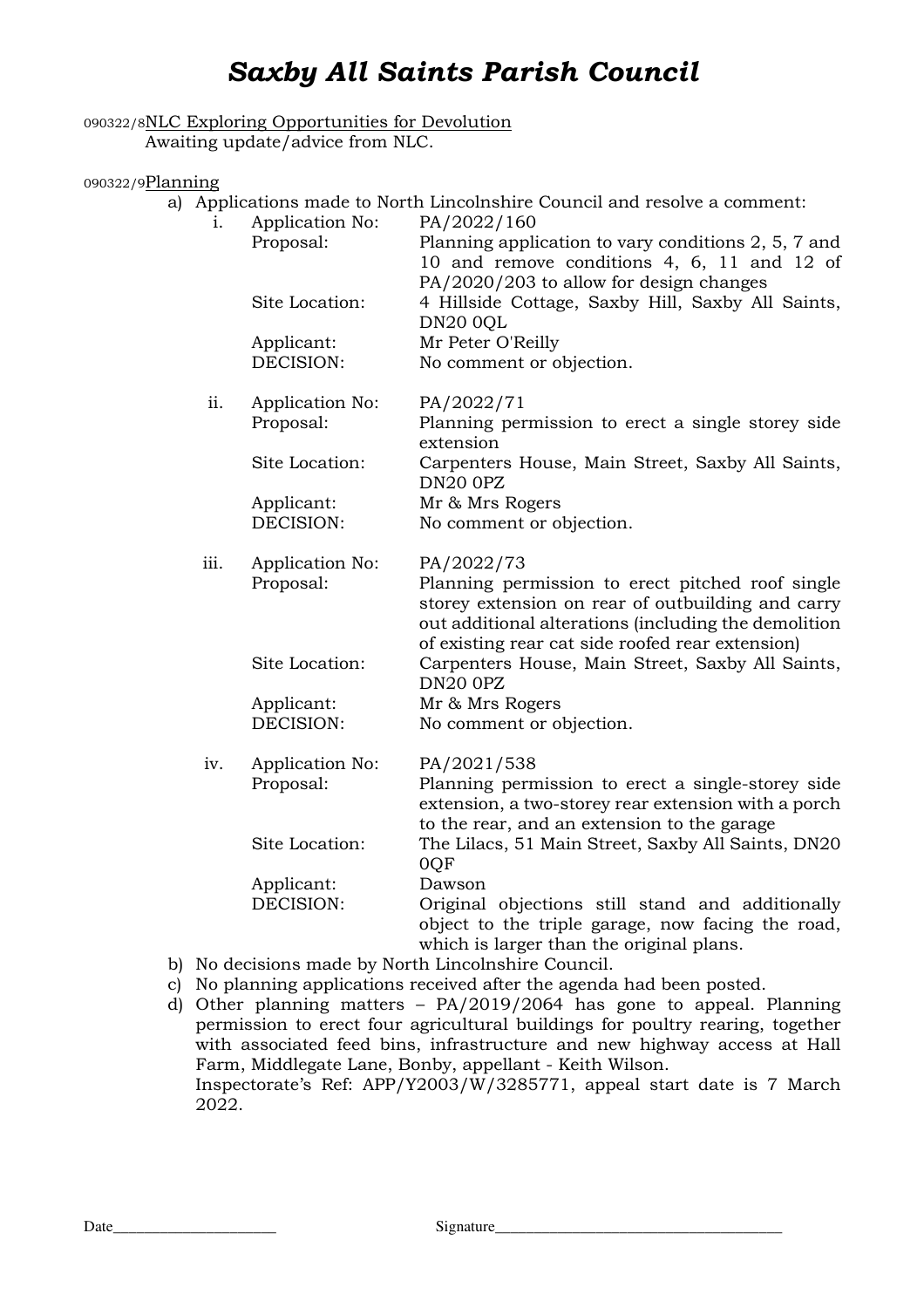### 090322/10Police Matters/Neighbourhood Watch/NAT

The latest NAT meeting had only a few parish councils and no Ward Councillors in attendance. The rural policing team have recruited and are happy to attend PC meetings upon request. An off-road quad bike has been involved in hare coursing. The criminals are dangerous and should not be approached. Swimming at Horkstow Bridge has been made illegal and offenders will be prosecuted. Incidences of 'knockers' (selling dishcloths etc) originating in Manchester and residents are advised to call the police if they are approached. Matters of concern should be reported on 101.

### 090322/11Queen's Platinum Jubilee June 2022

- It was agreed that a hog roast be organised. Cllr Rogers will liaise with the pig man.
- Commemorative plant pots are not expensive and are frost proof.
- A musical performance would be good. It was noted that a deposit had be placed with the singer scheduled to perform at the cancelled VE75 celebrations.
- The NLC grass-cutting grant surplus of £1000 should be used.
- As time is pressing, a working group was formed.
- Flyers need to be circulated ASAP.

### 090322/12Low Villages Newsletter

No action.

### 090322/13The Low Villages Forum

Worlaby recently had a power cut that lasted most of the day and the PC will be amending their emergency plan to reflect the problems this caused (lack of access to hot food, heating etc). Members discussed the feasibility of a generator at the village hall and the possibility of installing a powerpoint. Beaver Scouts will be coming to the Low Villages soon with taster sessions available on the  $23<sup>rd</sup>$  and  $30<sup>th</sup>$ March and at local schools. Horkstow have been approached by InternetTY, an internet service provider. Speedwatch volunteers are required.

#### 090322/14NLC Revised Code of Conduct

 Its adoption was resolved and it was noted that training is now mandatory. Proposed: Cllr Simpson, seconded: Cllr Leitch.

#### 090322/15Accounts

The February/March 2022 accounts for payment and bank statements (see also Financial Reports) were approved by members and signed by the Chairman. Proposed: Cllr Shreeve, seconded: Cllr Leitch

|          |                  | Hosted email account May 2022 to    |         |
|----------|------------------|-------------------------------------|---------|
| 01/03/22 | Vision ICT Ltd   | April 2023 (1no)                    | £21.60  |
|          | Low Villages     | Contribution to Low Villages speed  |         |
| 02/03/22 | Forum            | signs                               | £557.53 |
|          | Lincs  <br>North | Supply and install speed sign posts |         |
| 04/03/22 | Council          | $\ge 2$                             | £600.00 |

090322/16Internal Audit YE March 2022

 The appointment of Public Sector Audit as the internal auditor was resolved. Proposed: Cllr Simpson, seconded: Cllr Leitch

Date\_\_\_\_\_\_\_\_\_\_\_\_\_\_\_\_\_\_\_\_\_ Signature\_\_\_\_\_\_\_\_\_\_\_\_\_\_\_\_\_\_\_\_\_\_\_\_\_\_\_\_\_\_\_\_\_\_\_\_\_